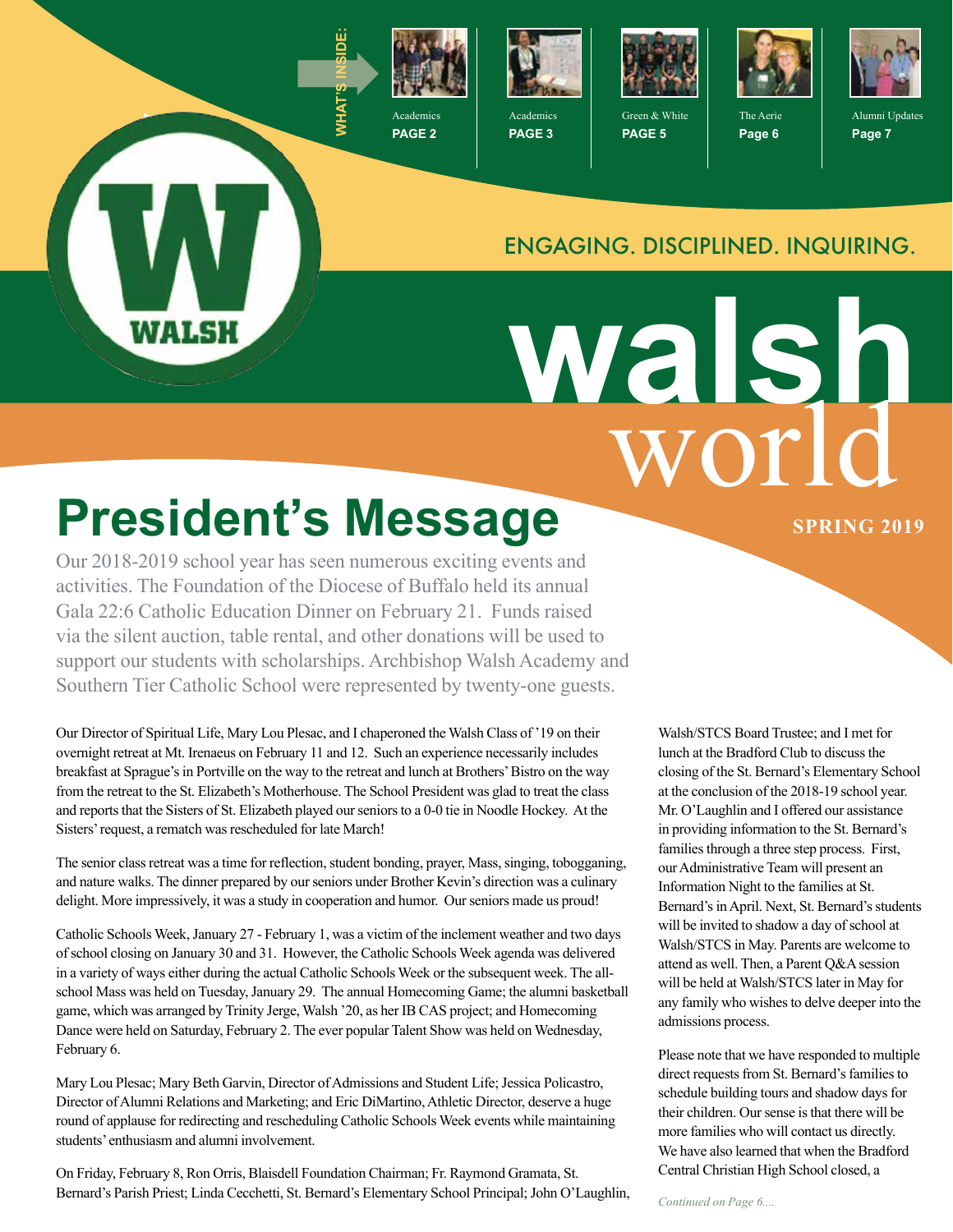#### **Class Of 2019 College Acceptances**



*Members of the Class of 2019*

This year's senior class reports excellent post-secondary education admissions. It is to the credit of our students, their parents, our faculty and staff, and Dr. Leslie Watson that we report the following college acceptances to date:

> Allegheny College Baldwin-Wallace College The College of Wooster Daemen College University of Dayton Edinboro University of Pennsylvania Gannon University Hope College Le Moyne College



*The Class of 2019 outside the school*

Mercyhurst College Roberts Wesleyan College University of Scranton Saint Bonaventure University Saint John Fisher College SUNY College at Cortland SUNY College of Technology at Alfred Ursinus College Washington & Jefferson College

We would also like to announce that the students have been offered a combined total of \$2.3 million in grants and scholarships. Congratulations to the Archbishop Walsh Academy Class of 2019!

## **From The Spiritual Director:**

By Mary Lou Plesac

Senior Joseph Ditz was honored, along with other altar servers within the Diocese of Buffalo, at the 50th Annual Altar Server Awards Mass at St. Joseph's Cathedral. The celebratory Mass was held on Saturday, February 16, followed by a luncheon at the Buffalo-Niagara Convention Center. Joe is a member of Our Mother of Perpetual Help in Lewis Run, PA. He has been a dedicated server in his parish for many years and has served at many Masses during his four years at Archbishop Walsh. Accompanying Joe to the event were his parents and Archbishop Walsh President and Principal, Thomas Manko. Fr. Patrick Melfi, Pastor of the Parish and Rector of the Basilica of St. Mary of the



Angels, concelebrated Mass and also honored altar servers from the Basilica of St. Mary of the Angels, St. John's in Olean, and St. Philomena in Franklinville.

All of the seniors experienced the annual overnight retreat at

*Mt. Irenaeus L to R: Bill Ditz, Joe Ditz and Kimberly Ditz*

Mt. Irenaeus in mid-February. Every senior class looks forward to this event, and this year's class was not disappointed. Accompanied by Mr. Manko and myself, under the guidance of Brs. Kevin Kriso and Joe Kotula, and Frs. Lou McCormack and Dan Riley (OFM), the seniors experienced a host of activities, both of a communal and solitary nature. After bidding farewell to the Mountain, and lunch at Brothers Bistro, we all travelled to the St. Elizabeth Motherhouse in Allegany

for an intense game of noodle hockey with the sisters. The match ended in a scoreless tie, and a rematch was scheduled for March 27.

*Senior Class at* 

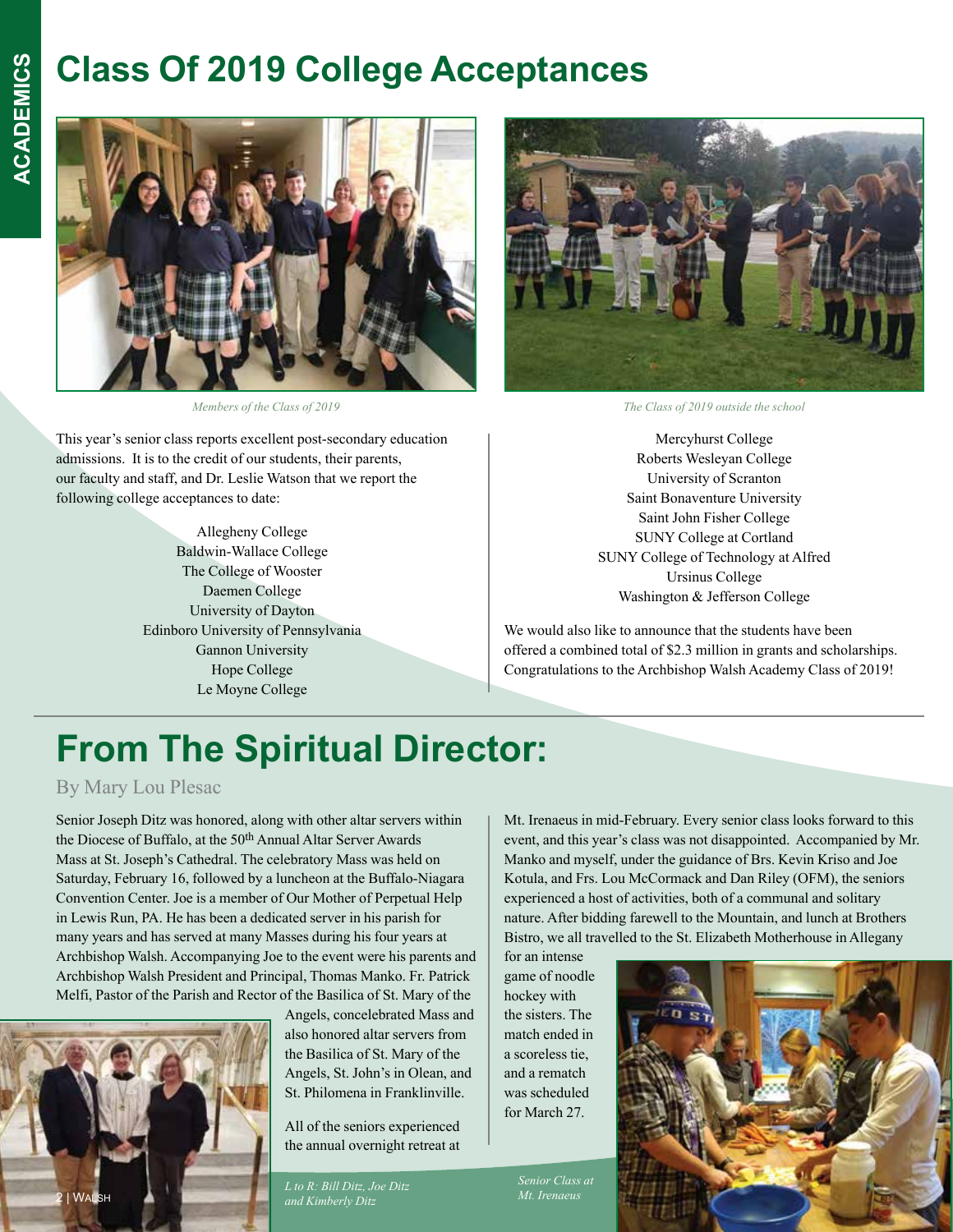# **ACADEMICS ACADEMICS**

#### **STCS/Walsh 2019 Science Fair**



*Participants in the 2019 Science Fair*

Southern Tier Catholic School and Archbishop Walsh Academy hosted their annual science fair on February 7, 2019, in the school gymnasium, as all 5th through 12th grade students showed off the projects they've worked on both at home and school since December. The projects, which had to include a research question, hypothesis, and conclusion, tackled everything from creating hydroponic systems and soaps, to analyzing the male and female brains, to solar evacuation tubes.

This year the judges were Richard Esposito, Liselle Esposito, Dr. Tressa Jordon, Eric Rauert, Sheila Yalley, and Marty Meddock

The winners in the Middle School Engineering Division:

- 1st Place Maria Rickert, 7th grade
- 2<sup>nd</sup> Place Dominik Thompson, 7<sup>th</sup> grade

The winners in the Middle School Science Division:

- 1<sup>st</sup> Place Lilli Khettry, 7<sup>th</sup> grade
- 2<sup>nd</sup> Place Grace Kwaggalakwe, 5<sup>th</sup> grade
- 3<sup>rd</sup> Place Noah Ingalls, 7<sup>th</sup> grade
- 4th Place Rose Scordo, 7th grade
- 5<sup>th</sup> Place John Przybyla, 7<sup>th</sup> grade  $\&$ Sage Smith 5th grade



*Catherine Przybyla, 9th grade Keely Policastro, 9th grade*

The winners in the High School Engineering Division:

- 1st Place Teddan Shaw,  $10^{th}$  grade
- 2<sup>nd</sup> Place Keely Policastro, 9<sup>th</sup> grade
- 3rd Place Dominic Esposito, 9th grade
- 4th Place Max Garvin, 10th grade
- $5<sup>th</sup> Place Joe Ditz, 12<sup>th</sup> grade & Noella$ Policastro, 9th grade
- Honorable Mention Russell Maine, 9th grade

The winners in the High School Science Division:

- 1<sup>st</sup> Place Catherine Przybyla, 9<sup>th</sup> grade
- 2<sup>nd</sup> Place Onyca Charleston, 12<sup>th</sup> grade, Marcus Esposito, 11th grade, & Alexus Fisk, 12th grade
- 3<sup>rd</sup> Place Genevieve Smith, 10<sup>th</sup> grade
- $4<sup>th</sup> Place Zaya Maybee, 11<sup>th</sup> grade &$ Zane Smith, 10th grade
- 5<sup>th</sup> Place Alix Printup, 12<sup>th</sup> grade

Thank you to Lois Housler, middle and high school science teacher, for organizing the event, as well as Kazi Ahmed, high school physics & math teacher, Karen Larson, MYP math and physics teacher, and Alyce Comes, 5th grade science teacher, for helping the students create amazing projects.



### **IB Diploma Programme News**

By Danielle Michel

As part of the Diploma Programme requirements, students in 11th and 12th grade participate in "CAS"--which stands for Creativity, Activity, and Service--as an essential element of their International Baccalaureate education. According to the IB, CAS aims for students "to enhance their personal and interpersonal development by learning through experience."

Our CAS students not only engage in weekly experiences in creativity, activity, and/or service, but they also complete a CAS project--a month-long undertaking that is meant to demonstrate the students' skills in initiative, perseverance, collaboration, problem-solving, and decision-making. The CAS program coordinator, Jennifer Simpson, works with each student to develop their interests into meaningful projects and experiences. "I always introduce CAS as the 'human' part of IB," she said.

This past year, our students have already completed many impressive CAS projects, with many choosing to focus on the 'service' component. For instance, two seniors each completed a CAS project focused on providing fun activities for the younger children at our school on Halloween: senior Mykayla Shaw organized a costume parade and games for the elementary school children during the day, and senior Onyca Charleston spearheaded the annual Harvest Moon festival in the evening. As part of Catholic Schools Week, seniors Grace Greer and Alix Printup organized and directed the annual school talent show. To cap off our Archbishop Walsh Homecoming festivities this February, junior Trinity Jerge organized an alumni basketball tournament. And most recently, senior Alexus Fisk partnered with junior Zaya Maybee to host a school lock-in with speakers and presentations from Healthy Cattaraugus.

Some of our students have chosen to use their artistic talents for their CAS projects in ways that benefit our school. Under the 'creative' strand, senior Jessica Olson is redesigning the sports team logos for our athletic department. Senior Joe Ditz is also designing and building a new turtle tank for our biology classroom pet, Woody the turtle.

"The overall CAS experience is as unique as each student," Simpson added. "While being a selfdriven component of the IB, students are given the opportunity to discover, explore, and maybe learn something about themselves they never knew before."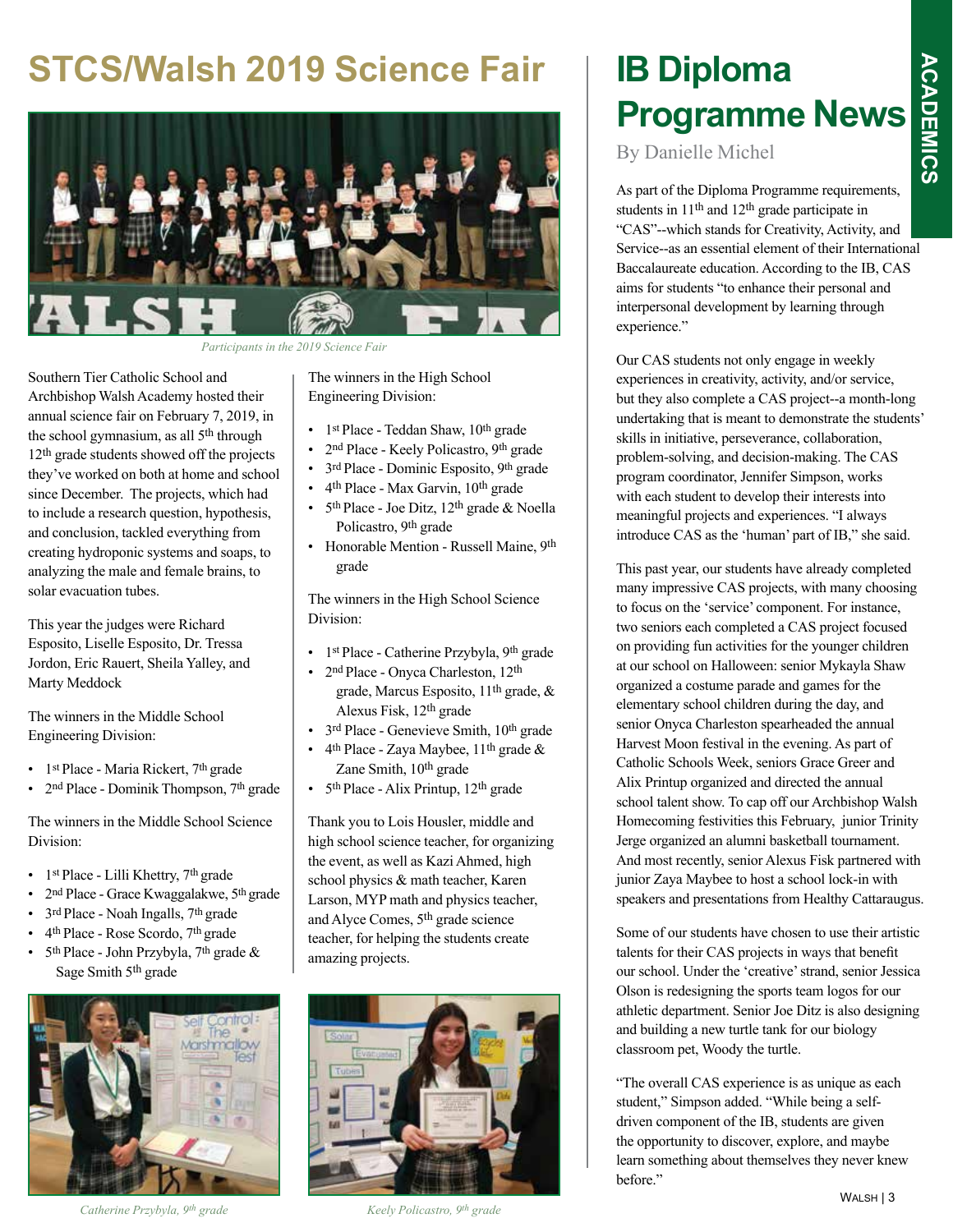#### **Update from the Development Department**

#### By Joe Sempolinski, Director of Development

Thank you to all our STCS/Walsh supporters! I'm happy to report that in recent weeks, we had another successful St. Patrick's Day Raffle. This year included expanded raffles, a costume contest, and the best beef-on -weck dinner in town. A big thank you to those who bought tickets and to our loyal sponsors. A great time was had by all, especially our prize winners. Don't forget to purchase tickets next year—a \$100 ticket could win you \$20,000, and you do not need to be present to win.

We are in preparation for our annual Raise the Roost fundraiser, where our classes compete to see who can raise the most money. It gives our students an engaging way to be part of supporting their school while learning about initiative, entrepreneurship, and teamwork. Winning classes get a field trip, and top-raising individuals get prizes. Be sure to support our students! Even if you are outside the Olean area, you can always donate to Raise the Roost through our website and allocate your donation to a particular class or individual. Raise the Roost will take place between April 29 and May 31.

Lastly, I also want to thank those who gave to our Annual Fund at the end of 2018. Our end-of-the-year donations have grown steadily, and many of our alumni and friends are now regular donors. This has become a crucial part of our fundraising plan. Thank you for everything that you all do to support our school!



#### **2019 Funda Nos In Pace Dinner**

To better recognize and thank the many people who make STCS/ Walsh a success, we are excited to host our 2019 Funda Nos In Pace Dinner, May 18, 2019, at the Old Library Restaurant. This year, we are pleased to celebrate the contributions of Elizabeth "Beth" Powers and Christopher Powers, both of whom have given countless hours to our schools.

From 2008-2014, Beth headed Archbishop Walsh Academy and Southern Tier Catholic School as Board President, leading the restructuring and refinancing of the school in order to re-establish its reputation for academic excellence. During that time, Chris was dedicated to the school by sharing his many talents and skills by overseeing building repairs and upgrades.

As a team, Chris and Beth spent countless hours building and organizing STCS and Walsh to the school of excellence it is today. Beth spent much of her time working on the faculty, staff, and academic side of the school while Chris worked many hours repairing, creating, and upgrading the school to a facility we are proud of.

Beth and her colleagues spearheaded the academically demanding and prestigious International Baccalaureate Diploma Programme. Beth hired a first-rate faculty, surrounded them with a superior administrative team, gave them a work-oriented support staff, and provided them with curricula, computer technology, books, supplies, materials, and ample professional development. Chris simultaneously

> helped to create an atmosphere where parents, faculty, and students considered themselves then, as they do now, an extended family who support, encourage, and look out for one another.

> Please join us Saturday, May 18, 2019, at the Old Library Restaurant at 6 p.m. to recognize Beth and Chris for a lifetime of dedication. Everyone is welcome; however, RSVPs are appreciated. If you would like to attend this year's Funda Nos In Pace Dinner, please contact Jessica Policastro, Director of Alumni Relations & Marketing, at jessica.policastro@walshstcs.org.

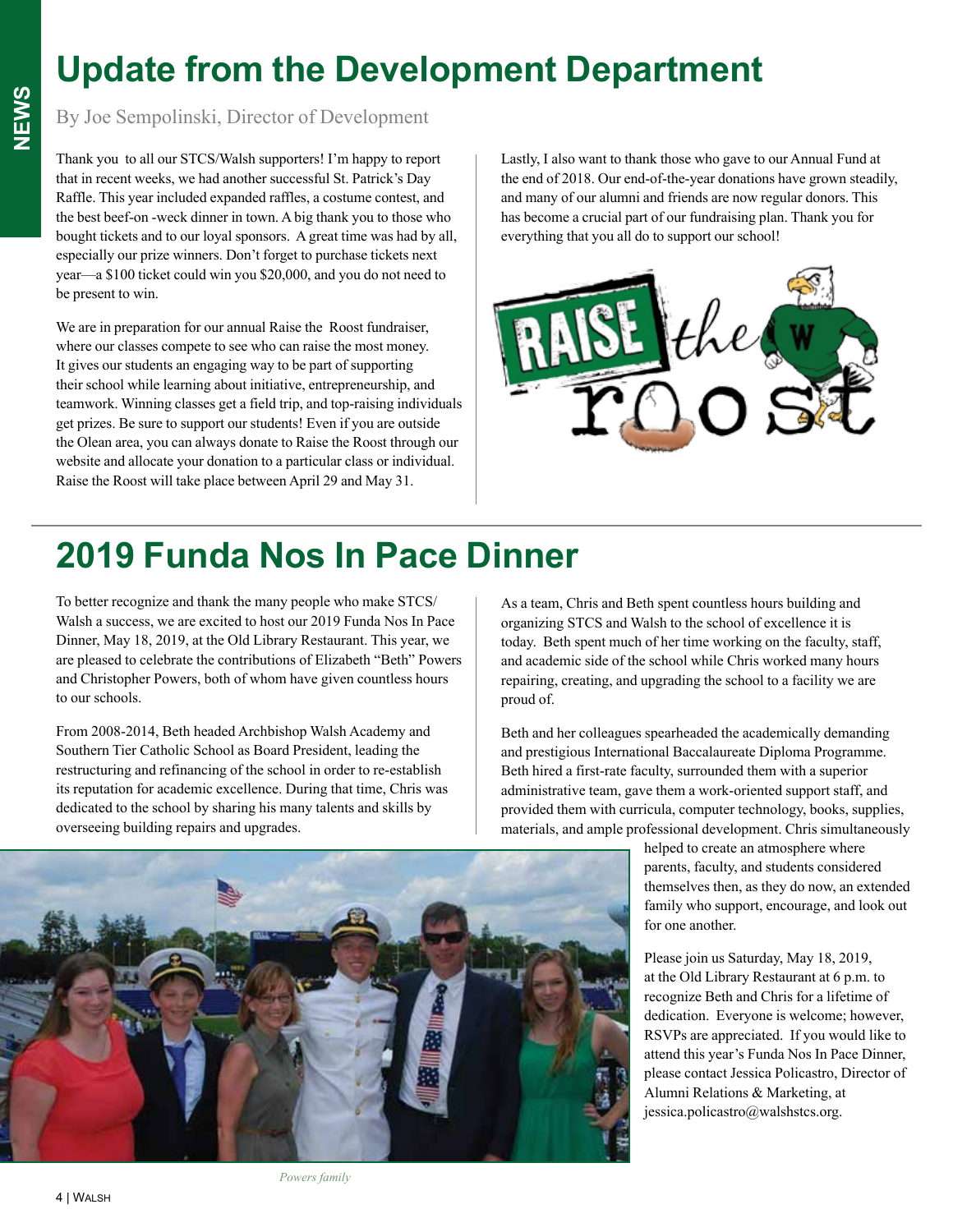#### **From the Coach's Desk**

By Matthew Kichman, Girls' Basketball Coach

Year two of building a competitive women's program at Walsh was met with milestones, accomplishments, and challenges. Grace Greer has set the career women's total points record at more than 1,700 points, which will be very difficult to break. The Lady Eagles came out in our first game and won their first game in three years. From that point on, we managed to win an additional five games, which was a substantial improvement over the last three years.

The coaching staff and administration is extremely proud of the hard work and leadership established by our seniors. Along with Grace's guidance, we will be sorry to say goodbye to senior Mykayla Shaw, as she had an outstanding season. This year, our senior exchange student Fleur Overing started the season with very little basketball experience. She stayed after practice and worked on fundamental development, and by the end of the season, she was starting at center and made a strong contribution to the team. To our seniors, we say thank you for your commitment to Walsh women's basketball, and God bless.

Some of our most improved players represented a large part of the underclassmen, and we look forward to Trinity Jerge stepping in as our senior captain next year as she was certainly the most improved underclass player this year. With the contribution of the sophomore class, including Alenzi Meyer, Monique White, and Olivia Williams,

#### **From The Coach's Desk**

By Andy Moore, Boys' Basketball Coach

The Walsh boys' varsity basketball team finished the 2018-19 season with a record of 7-15. The Eagles were led in scoring by sophomore Xavier Laverty at 25.1 ppg. Sophomore Patrick Tufino added 11ppg, and sophomore Max Garvin 9ppg. The Eagles also got contributions from sophomore Ajhani Parks and junior Marcus Esposito. Freshmen Dominic Esposito, Everett Swenson, and Russell Maine also contributed to the Eagles throughout the season.

Laverty was named 1st Team All League in the Monsignor Martin B division, and was also named to the Times Herald Big 30 All stars 3<sup>rd</sup> team. With all 5 starters and the entire team returning, the Eagles are looking forward to the future and have been working hard this spring in the weight room and the gym.

*2018-2019 Walsh Boys' Varsity Basketball Team*



with the return of Kamrynn Flagg, this group is poised to work hard this summer and be prepared for next season.

Our freshmen class of Noella Policastro, Keely Policastro, and Abby Bailey made strong contributions as well, and with a summer to work hard, this group of young women will continue to push the quality of the basketball team in a positive direction. The modified girls also had a good season learning the fundamentals of the game and getting used to the intensity of the coaching staff.



*2018-2019 Walsh Girls' Varsity Basketball Team*

#### **Walsh Alumni Homecoming Basketball Game**

As part of our 2019 Homecoming Week, Walsh alumni took part in the "Eagles Return To The Nest" basketball game, organized by junior Trinity Jerge for her IB CAS project. The event took place on Saturday, February 2, 2019. The 15 alumni players were divided into teams, and although the green team put up a good fight, the white team was victorious in this very close game. The referees for the game were current Walsh seniors Mykayla Shaw and Grace Greer. Thanks to all who attended, and special thanks to Olean Medical Group, who was our sponsor for the event t-shirts.

#### **Green Team**

Scot Weinaug '84 Jennifer Forney '93 Richard DiMartino '10 Eric DiMartino '12 Ed Byseik '97 Xavier Smith '13 Kelly Fitzgerald '18 Brock Foster '18

**White Team** Jake Chapman '13 Megan DiMartino '09 Shellie DiMartino '14 Cameron Myers '08 Christian Churakos '16 Jordan Andrews '17 Todd Shaw '18

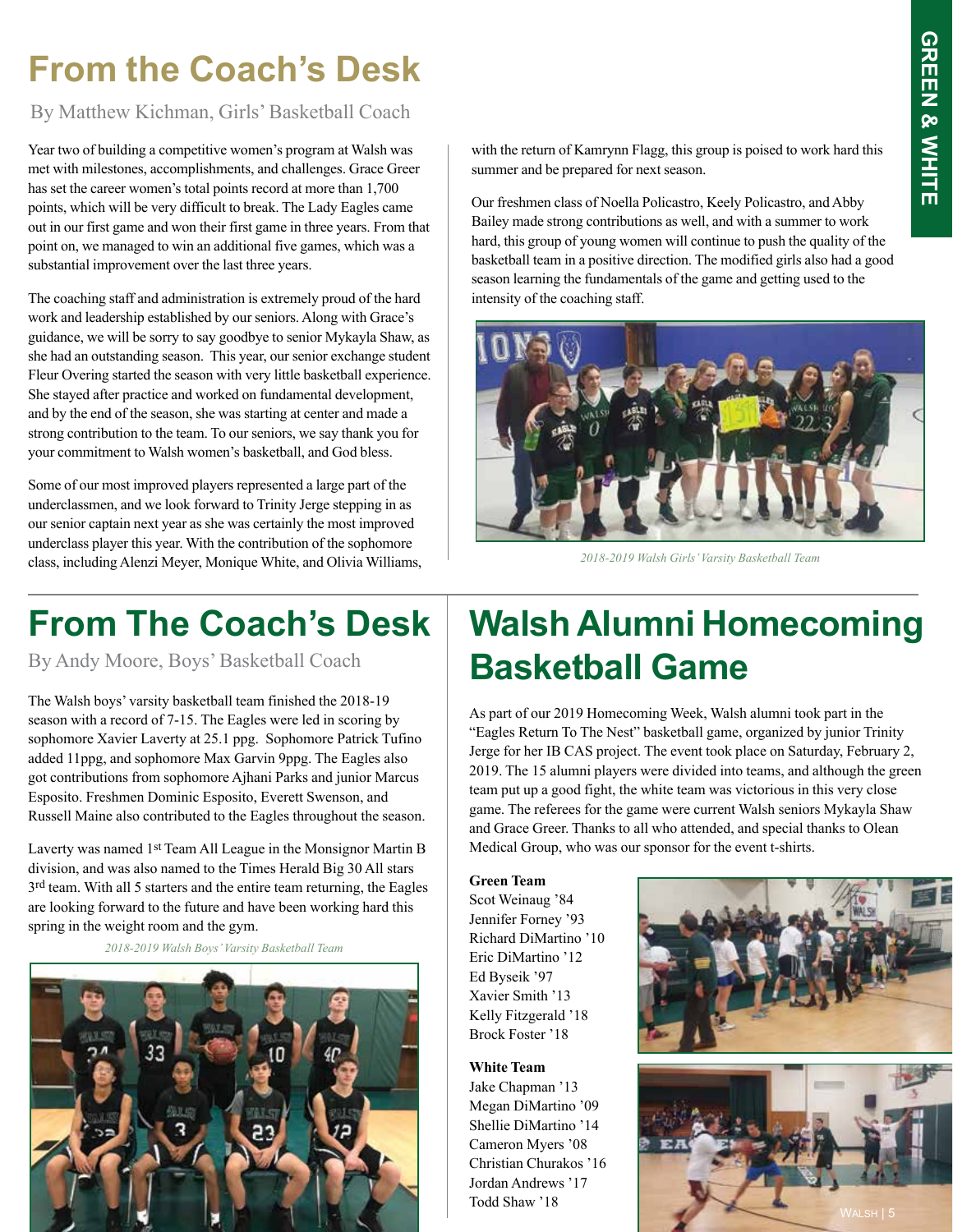## **President's Message Continued...**

Charitable Trust Fund was created. We have been informed by a member of the Trust Fund Board that families whose children attend Walsh and STCS next year will receive some monetary support to offset the higher tuition rates. The amount of funding is dependent upon the number of students who actually enroll.

Our middle school MathCounts team placed third at the St. Bonaventure MathCounts competition on Saturday, February 9. Their efforts have been rewarded with an opportunity to participate in the next round scheduled for March 9. Advisors Kazi Ahmed, high school math and physics, and Karen Larson, MYP math and physics, await confirmation of destination and other details. Congratulations to our MathCounts team: Lena Smith, 8<sup>th</sup> grade, Aoife Ni She, 8<sup>th</sup> grade, Lilli Khettry, 7<sup>th</sup> grade, and Rose Scordo, 7th grade.

The senior class enjoyed their Washington, D.C. trip, which took place April 1-5. Students participated in numerous activities, including:

- Attending a performance at the Kennedy Center for the Performing Arts
- Joining in prayer at the National Shrine of the Immaculate Conception
- Attending a Washington Nationals baseball game
- Touring the White House and, of course, visiting a plethora of museums, monuments, and memorials.

The International Club will jet off to France and Italy during the Easter Recess, April 18-25. Paris, Milan, Rome, and Vatican City are on the itinerary. Our contingent includes seventeen students, two parents, and four chaperones. Bon voyage!

Of course, once these life-changing trips conclude, we return to school in time for final exams, both Regents and International Baccalaureate. Then, the Class of 2019 walks the stage on June 7, and we begin planning for the Class of 2020!

On behalf of the Board of Trustees, administrators, faculty, staff, students, and their families, I wish you and your families the best of health and happiness. Please contact me if I may provide further information about any topic or help you navigate the wonder of the Walsh/STCS experience.

Pax et Bonum, Thomas J. Manko School President and Principal

### **International Student Host Families Needed**

Archbishop Walsh Academy is looking for local families and friends to host a foreign exchange student in their home. Every school year, we host students from around the world, and we would like to grow our international student program next year. We work with several agencies that have students interested in attending Archbishop Walsh Academy. All families are eligible to apply to host a student, and do not need to have a student at Walsh. Interested families will be required to complete a screening.

If you are interested in hosting one or more international students, please contact Mary Beth Garvin, Director of Admissions and

Students Life, at (716) 372-8122 or by email marybeth.garvin@ walshstcs.org.



#### **St. Patrick's Day Party And Raffle**



Our March 23, 2019, St. Patrick's Day Celebration was a wonderful success due to everyone's support and volunteerism. Approximately 700 guests visited the school during the course of the evening and enjoyed conversation in a fun and relaxing atmosphere with music, dinner, beverages, games of chance, and of course,

the raffle drawing prizes worth \$34,000. Net revenue raised is used to support our academic programs and the Sports Boosters, whose activities directly benefit our students.

This year's \$20,000 winner was Tracy Blake!

Thank you to all our event supporters for all that you do for Archbishop Walsh Academy, Southern Tier Catholic School, and the Sports Boosters. You have made a wonderful and positive difference for our students, their parents, and our faculty and staff.

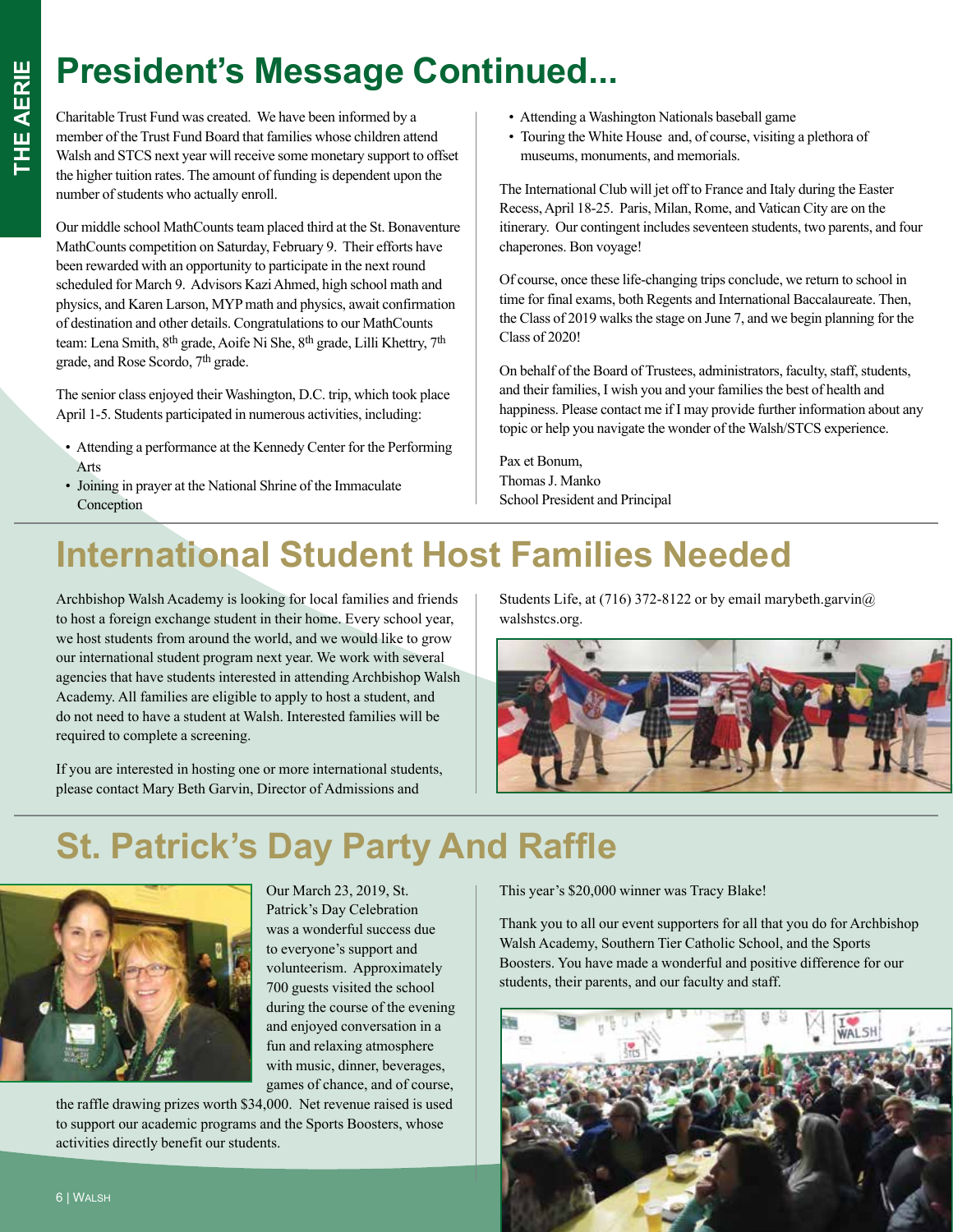## **Save the Date: 2019 All Alumni Reunion**

The 51st Annual All-Alumni Reunion will take place Saturday, August 3, 2019, beginning with a golf tournament at the St. Bonaventure University Golf Course.

We are looking for teams of four to play a shotgun start, scramble format of 9 holes. Registration will begin at 9:30 a.m. with teeoff at 10 a.m. We will also hold an awards ceremony after the event with prizes for several categories.

The Reunion dinner and dance will be held at Archbishop Walsh Academy. Doors open at 5:30 p.m., and there will be an open bar and appetizers for guest to enjoy. The evening

will begin with an induction ceremony for the Archbishop Walsh Military Wall of Honor as several more names are added. Dinner will start at 6:30 p.m. with a salad, followed by a buffet with various enticing choices. Dessert and coffee will be available after dinner while DJ McMillan leads the dance portion of the evening. A detailed event schedule will be mailed with prices and RSVP instructions at the beginning of

June 2019. We will also have up-to-date information on our website at www. stcswalsh.org.

We are also looking for class representatives or anyone interested in helping with the event. This year, we are honoring the following classes: 1964, 1969, 1974, 1979, 1984, 1989, 1994, 1999, 2004, 2009, and 2014.



*Reunion attendees enjoy catching up with each other.* 

*Once an Eagle, Always an Eagle.*

#### **Alumni Visit Walsh Students**

Recent graduates of Archbishop Walsh Academy came home to their alma mater in December to visit with current high schoolers and share their experiences since graduation.

Six graduates — Selena Clemons '15, Amber Hanophy '16, Eden Miller '16, Sophie Garvin '18, Jackson Bacon '18, and Joseph Scordo '18 — spoke about their experiences and memories in high school, the differences between high school and college, and the things they missed most about Walsh.

The graduates offered different perspectives on the college experience, though they all noted that students would need to adjust to some changes in both their academics and social lives. In particular, the graduates noted how the International Baccalaureate Diploma Programme prepared them for the rigors and high expectations of college work.

"Writing papers is definitely easier because of the IB," said Hanophy. "A professor will ask you to write a 4-page paper for homework, and instead of feeling intimidating, it will feel like nothing."

Scordo and Bacon agreed, commenting that they are able to complete their college work more efficiently as a result of their IB preparation.

The graduates were also eager to highlight Walsh's unique atmosphere and small class sizes.

"One of the greatest benefits at Walsh was the family environment," said Garvin. "I was able to build close relationships with different types of people that I might otherwise not have known."

*Walsh alumni visit current students.*